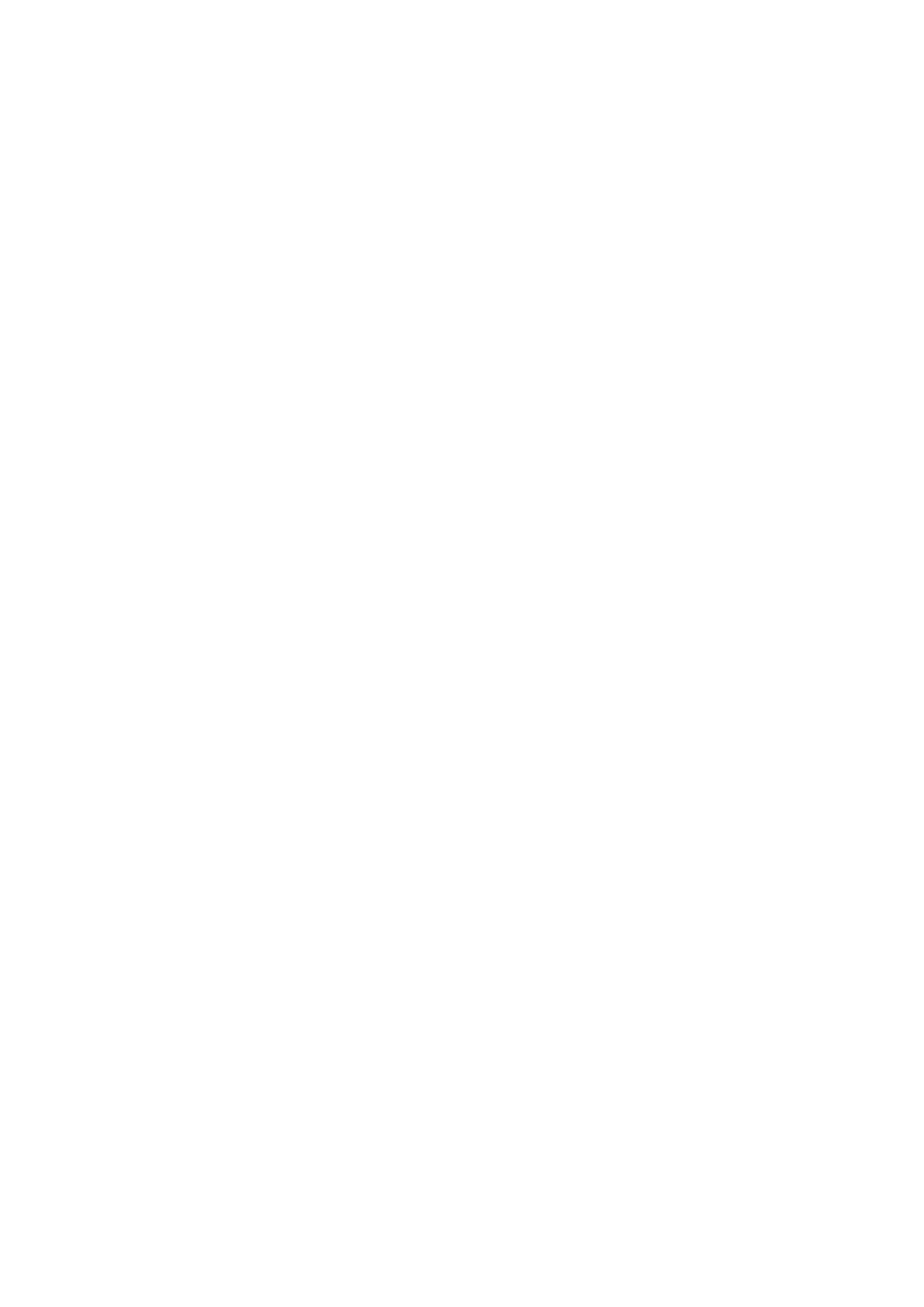# **TABLE OF CONTENTS 9 DECEMBER 2020**

|  | <b>Business</b> |
|--|-----------------|
|  |                 |

## **Page No.**

| 1. | <b>Meeting Conduct</b>  |                                       |   |
|----|-------------------------|---------------------------------------|---|
|    | 1.1                     | Karakia                               | 5 |
|    |                         | 1.2 Apologies                         | 5 |
|    |                         | 1.3 Conflict of Interest Declarations | 5 |
|    |                         | <b>1.4 Confirmation of Minutes</b>    | 5 |
|    | 1.5                     | Items not on the Agenda               | 5 |
|    |                         | <b>1.6 Public Participation</b>       | 5 |
|    |                         |                                       |   |
| 2. | <b>General Business</b> |                                       |   |
|    | $2.1\,$                 | <b>Proposed Road Closures</b>         | 6 |
|    |                         | 2.2 Traffic Resolutions               | 6 |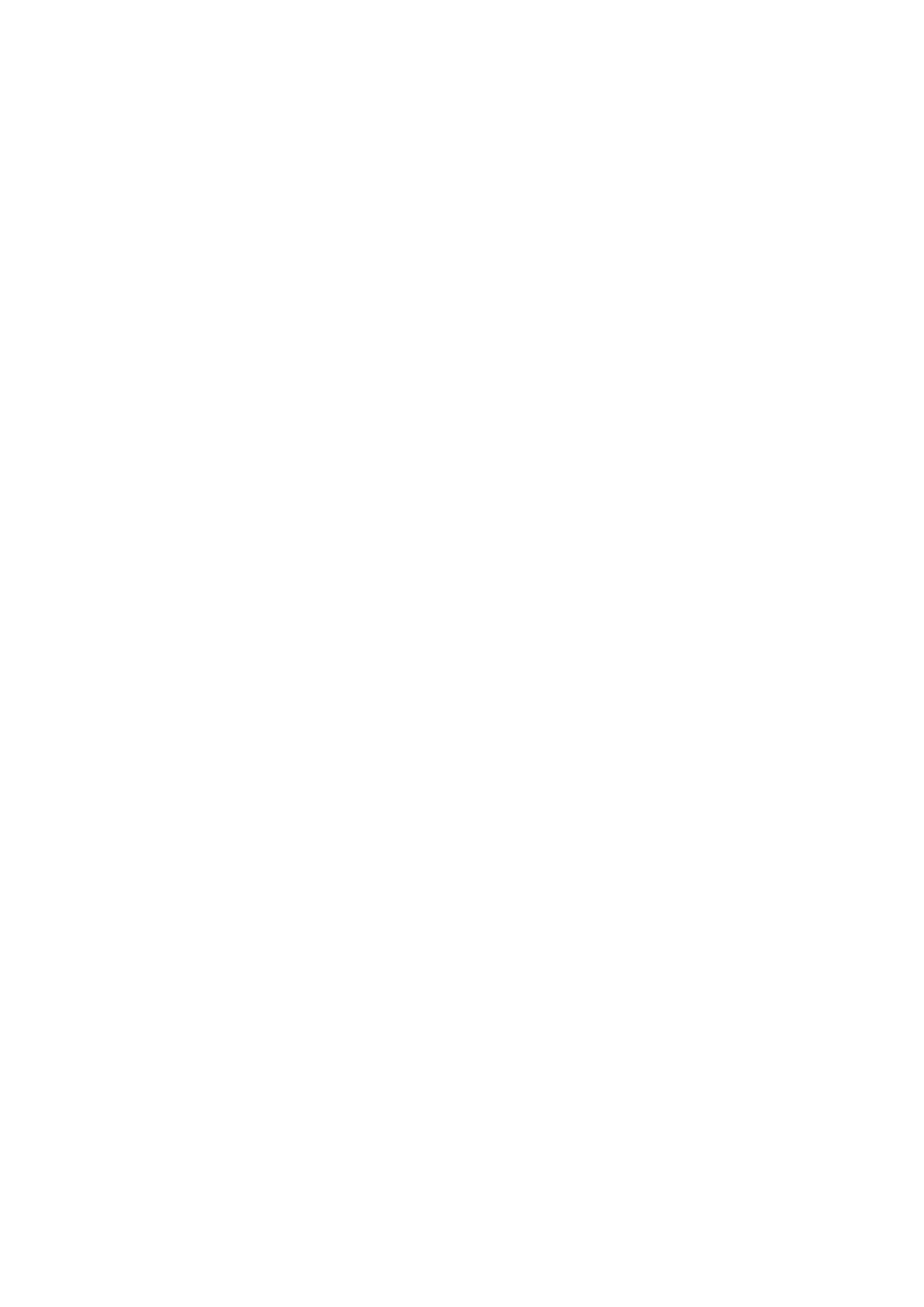# <span id="page-4-0"></span>**1. Meeting Conduct**

## **1.1 Karakia**

The Chairperson declared the meeting open at 9:30 am and invited members to stand and read the following karakia to open the meeting.

**Whakataka te hau ki te uru, Whakataka te hau ki te tonga. Kia mākinakina ki uta, Kia mātaratara ki tai. E hī ake ana te atākura. He tio, he huka, he hauhū. Tihei Mauri Ora!**

Cease oh winds of the west and of the south Let the bracing breezes flow, over the land and the sea. Let the red-tipped dawn come with a sharpened edge, a touch of frost, a promise of a glorious day

## <span id="page-4-1"></span>**1.2 Apologies**

#### **Moved Councillor Sparrow, seconded Councillor Matthews**

#### **Resolved**

That the Regulatory Processes Committee:

1. Accepts the apologies received from Mayor Foster, Deputy Mayor Free and Councillor Woolf.

**Carried**

## <span id="page-4-2"></span>**1.3 Conflict of Interest Declarations**

No conflicts of interest were declared.

## <span id="page-4-3"></span>**1.4 Confirmation of Minutes**

#### **Moved Councillor Sparrow, seconded Councillor O'Neill**

#### **Resolved**

That the Regulatory Processes Committee:

1. Approves the minutes of the Regulatory Processes Committee Meeting held on 11 November 2020, having been circulated, that they be taken as read and confirmed as an accurate record of that meeting.

**Carried**

## <span id="page-4-4"></span>**1.5 Items not on the Agenda**

There were no items not on the agenda.

## **1.6 Public Participation**

## **1.6.1 Paula Warren**

Paula Warren Spoke to the meeting regarding item 2.2 Traffic Resolutions.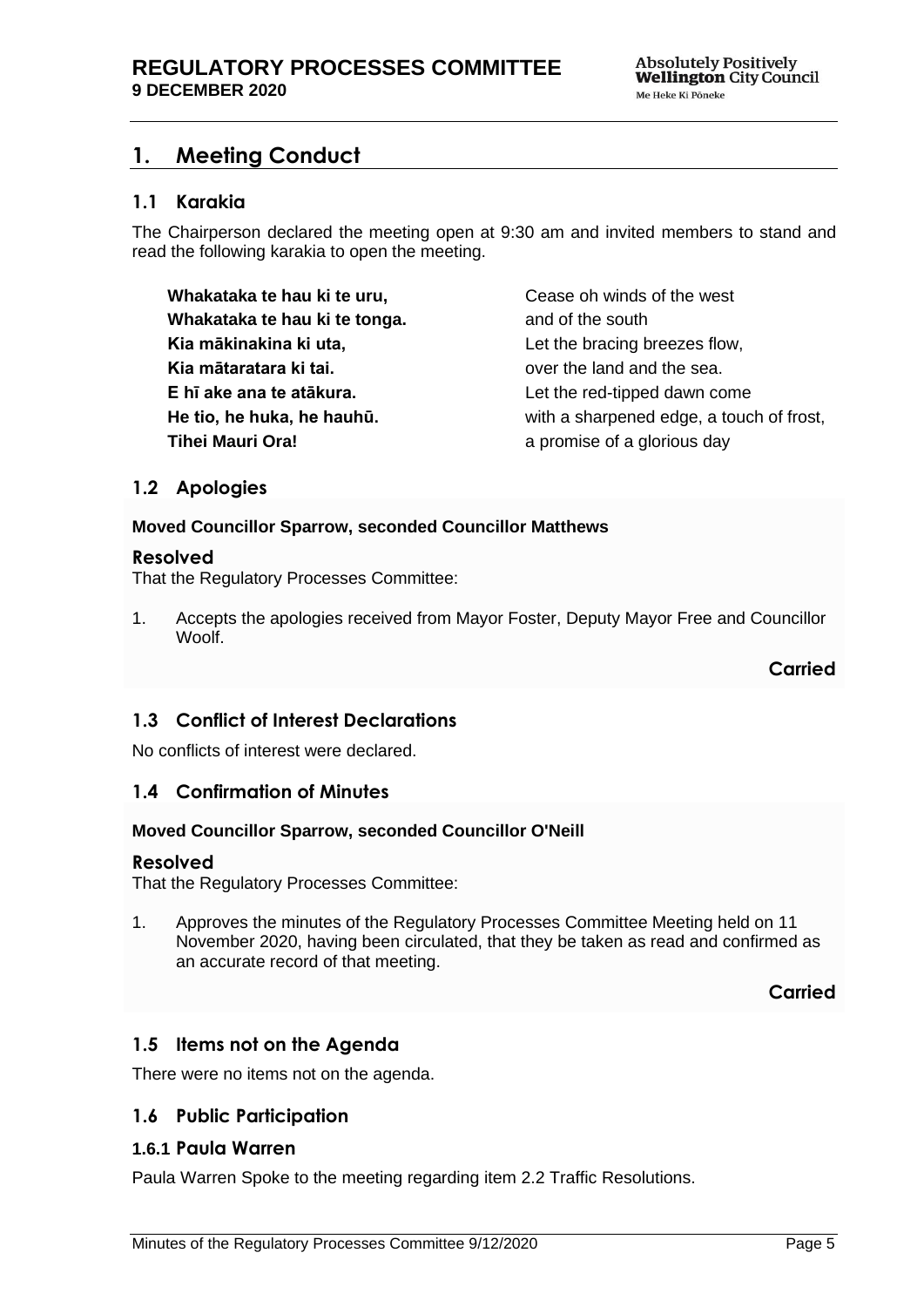# <span id="page-5-0"></span>**2. General Business**

## <span id="page-5-1"></span>**2.1 Proposed Road Closures**

## **Moved Councillor Sparrow, seconded Councillor Condie**

## **Resolved**

That the Regulatory Processes Committee:

- 1. Receive the information.
- 2. Agree to close the following roads and sections of the roads for the events (as listed below) to vehicles and cycles only, subject to the conditions listed in the proposed Road Closure Impact Reports:
	- a. **New Zealand Cycle Race Sunday 17th January 2021 Midnight to 7.00pm**
		- Lambton Quay (Whitmore Street to Brandon Street)
		- Ballance Street (Lambton Quay to Stout Street)
		- Stout Street (Lambton Quay to Ballance Street)
		- Waring Taylor Street (Lambton Quay to Maginnity)
		- Johnston Street (Lambton Quay to Featherston Street)
		- Brandon Street (Lambton Quay to Featherston Street)
		- Woodward Street (Pedestrian Access only)
		- Farmers Lane (Pedestrian access only)
	- b. **St Anthony's Bazaar Saturday 20 February 2021 10.00am to 4.00pm**
		- Ludlam Street (Ferry Street to Falkirk Avenue)
	- c. **Alexandra Road Sealed Hillclimb Sunday 14 March 2021 7.00am to 6.00pm**
		- Alexandra Road (Constable Street to Lookout Road)
- 3. Note that recommendations in this report should not be amended without first carrying out further consultation with affected parties and verification from the Council's Traffic Engineer that the amendment is not likely to cause unreasonable impact on traffic.

#### **Carried**

## <span id="page-5-2"></span>**2.2 Traffic Resolutions**

#### **Moved Councillor Condie, seconded Councillor Matthews**

#### **Resolved**

That the Regulatory Processes Committee:

- 1. Receive the information.
- 2. Approve the following amendments to the Traffic Restrictions, pursuant to the provisions of the Wellington City Council Consolidated Bylaw 2008:
	- a. TR115-20 (Part of) Courtenay Place No Stopping At All Time
	- b. TR148-20 (Part of) Hadfield Terrace removal of residents parking space
	- c. TR149-20 (Part of) Adelaide Road No Stopping At All times
	- d. TR150-20 (Part of) School Road No Stopping At All Times
	- e. TR166-20 (Part of) Ellice Street residents parking
	- f. TR168-20 (Part of) Luxford Street P10 Time restricted parking space

**Carried**